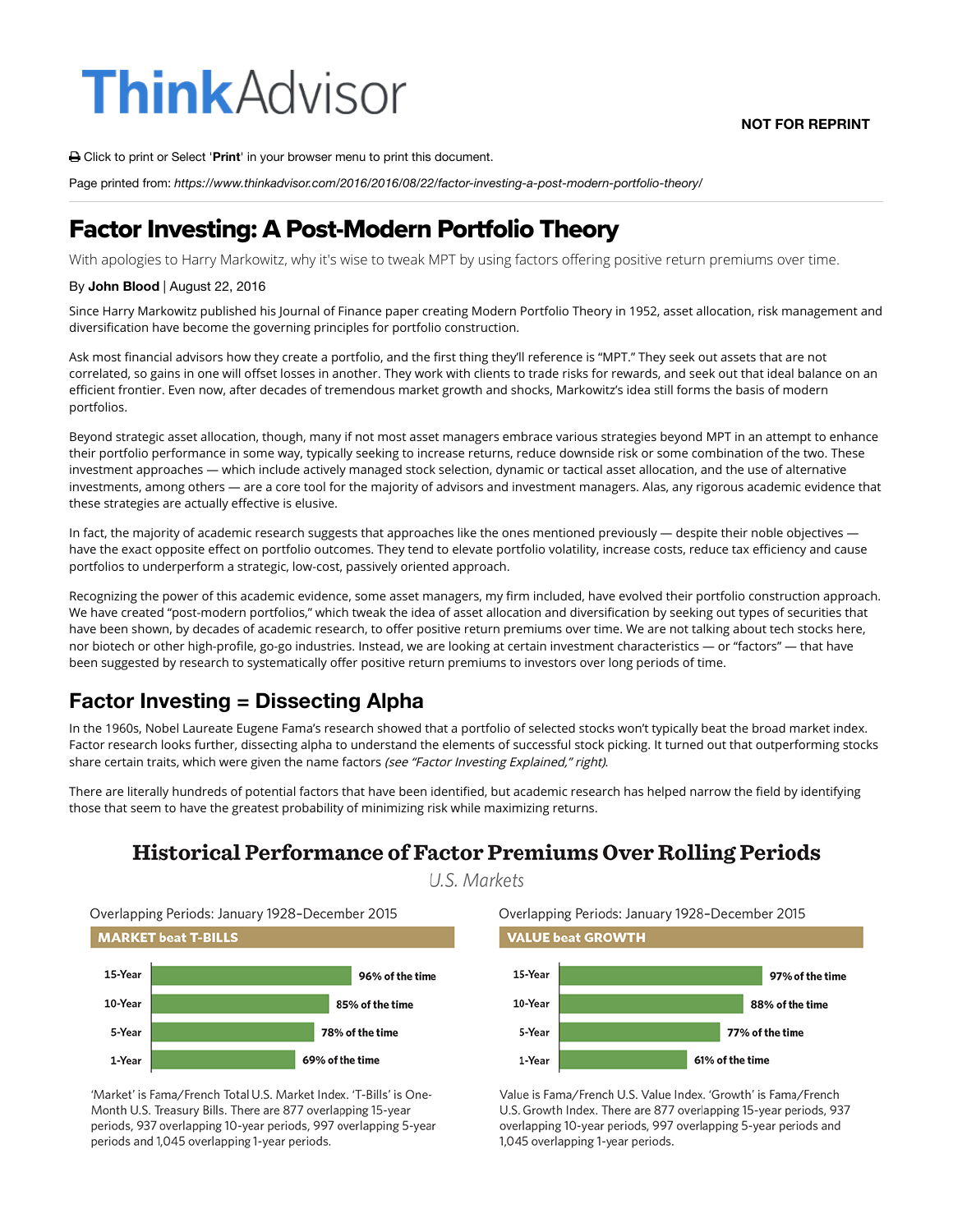Overlapping Periods: January 1928-December 2015



'Small' is Dimensional U.S. Small-Cap Index. 'Large' is S&P 500 Index. There are 877 overlapping 15-year periods, 937 overlapping 10-year periods, 997 overlapping 5-year periods and 1,045 overlapping 1-year periods.

#### Overlapping Periods: July 1963-December 2015





'High' is Dimensional U.S. High Profitability Index. 'Low' is Dimensional U.S. Low Profitability Index. There are 451 overlapping 15-year periods, 511 overlapping 10-year periods, 571 overlapping 5-year periods and 619 overlapping 1-year periods.

Source: Dimensional Fund Advisors LP. Profitability is a measure of current profitability, based on information from individual companies' income statements, in U.S. dollars, and based on rolling annualized returns using monthly data. Rolling multiyear periods overlap and are not independent. This statistical dependence must be considered when assessing the reliability of long-horizon return differences. Dimensional Index data compiled by Dimensional. Fama/French data provided by Fama/French. The S&P data is provided by Standard & Poor's Index Services Group. Eugene Fama and Ken French are members of the Board of Directors for and provide consulting services to Dimensional Fund Advisors LP. Index descriptions available upon request.

Based on this research and our own experience with factor investing, we have focused on these four factors that we believe to be most influential:

- **Size:** The propensity for small-cap stocks to outperform large-cap stocks over time
- **Relative Price:** The tendency for value stocks to outperform growth stocks over time
- . Quality: The propensity for companies with higher profitability ratios to outperform those with lower-profitability ratios over time
- **Momentum:** The propensity for stocks with positive momentum to outperform the market in the near term and those with negative momentum to underperform the market in the near term

Two additional factors are also very popular among asset managers, though we don't use them as often as the first four:

- **Low Volatility:** The tendency for a security's value to remain stable, changing in value at a steady pace over time
- **Dividend Yield:** The tendency for companies who pay steadily growing dividends (relative to their share price) to outperform the market over time. This is highly correlated with the "Relative Price" or "Value" factor.

Instead of focusing at the asset class or individual security level to create a diversified portfolio of stocks, bonds, cash and alternatives, factor investing takes a more holistic approach to portfolio construction. The goal is to build and hold a broadly diversified global portfolio that offers exposure to a designated set of risk and return factors in an efficient, low-cost way.

## **How to Implement Factor Investing**

Factor investing is a strategic approach that looks at diversification through a new lens. The emphasis is not on the investment vehicle or manager, ETF or mutual fund, stock or bond. Instead, securities are chosen based on whether or not they display one or more specific attributes or factors.

Because the approach is more strategy-based than product-based, advisors can select the least expensive, most efficient product that delivers consistent exposure to the chosen attribute.

At our firm, we tend to use ETFs or mutual funds that exhibit consistent factor exposures, broad diversification, low turnover and low costs. Firms such as FlexShares, iShares, AQR, DFA, State Street and others are focused on delivering low-cost, factor-based exposure. Our role is to identify the right factors, do the proper due diligence and assemble a portfolio to achieve our desired factor tilts at the lowest cost possible.

Being manager-agnostic, we can build nearly identical factor-based portfolios using products from a variety of providers. We do not believe that any one manager has cornered the market on factor investing, or has the ability to systematically outperform other factor-based managers over time.

However, what we've seen over the past couple of years is that the ETF portfolios have tended to outperform a similarly allocated portfolio of mutual funds by 20 to 60 bps. The reason is simple: Innovation and competition in the ETF marketplace has driven down costs, which gives the ETF portfolio a tailwind from a performance perspective. One approach is not systematically better than the other. It's just a bit less expensive, a difference that compounds over time.